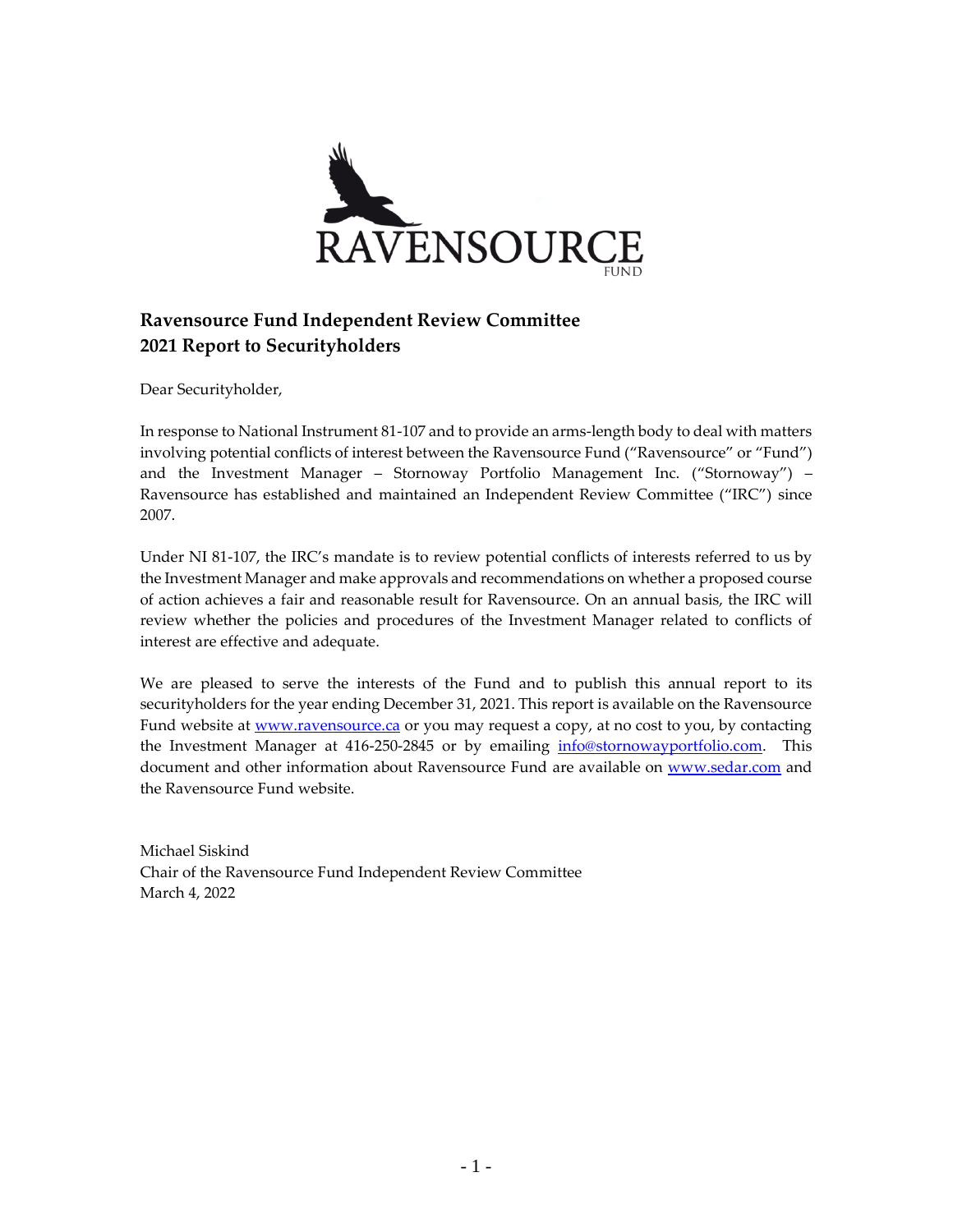The Independent Review Committee (IRC) annually reports its activities to Ravensource's securityholders for each fiscal year. The IRC held its 2021 annual meeting (the "2021 Annual Meeting") on November 24, 2021 virtually due to the COVID-19 pandemic. This report summarizes the IRC's activities over 2021.

# **Composition of the Independent Review Committee**

The composition of the IRC did not change in 2021.

The membership of Ravensource's IRC as of December 31, 2021, is as follows:

| Name and municipality of |                               |                                          |
|--------------------------|-------------------------------|------------------------------------------|
| residence                | <b>Principal Occupation</b>   | <b>Term of Office</b>                    |
| Michael Siskind, Chair   | Principal, Decade Group Inc   | Initially Appointed: May 2007            |
| Toronto, Ontario         |                               |                                          |
|                          |                               | Re-appointed November 2020 for a 3-year  |
|                          |                               | term with effect from December 28, 2020. |
| David Magahey            | President, FourCourt Advisors | Initially Appointed: May 2007            |
| London, Ontario          |                               |                                          |
|                          |                               | Re-appointed November 2021 for a 3-year  |
|                          |                               | term with effect from January 1, 2022.   |
| <b>Steve Schaus</b>      | President, People 2.0         | Initially Appointed: September 2018      |
| Aurora, Ontario          |                               |                                          |
|                          |                               | Re-appointed November 2020 for a 2-year  |
|                          |                               | term with effect from December 31, 2020. |

At the 2021 Annual Meeting, the committee reviewed and was satisfied with the independence of its members and the effectiveness of the committee.

The current term limit for an individual to serve on the IRC is two consecutive 3-year terms unless the Investment Manager consents that a member(s) can serve a longer term. At the 2021 Annual Meeting, the Investment Manager consented to the re-appointment of David Magahey to a new 3 year term citing operational continuity benefits. The IRC terms are staggered in accordance with Canadian Securities Administrators best-practice recommendations.

# **Ownership of Securities by IRC Members**

The Members of the IRC beneficial ownership - directly or indirectly - of any securities of a person or company providing services to the Fund or to Stornoway Portfolio Management Inc. are as follows:

### *In the Fund*

As at December 31, 2021, the members of the IRC did not beneficially own, directly or indirectly, in aggregate above ten (10%) percent of the units in any series or class of the Fund.

#### *In the Investment Manager*

As at December 31, 2021, none of the members of the IRC beneficially owned, directly or indirectly, any securities of the Investment Manager.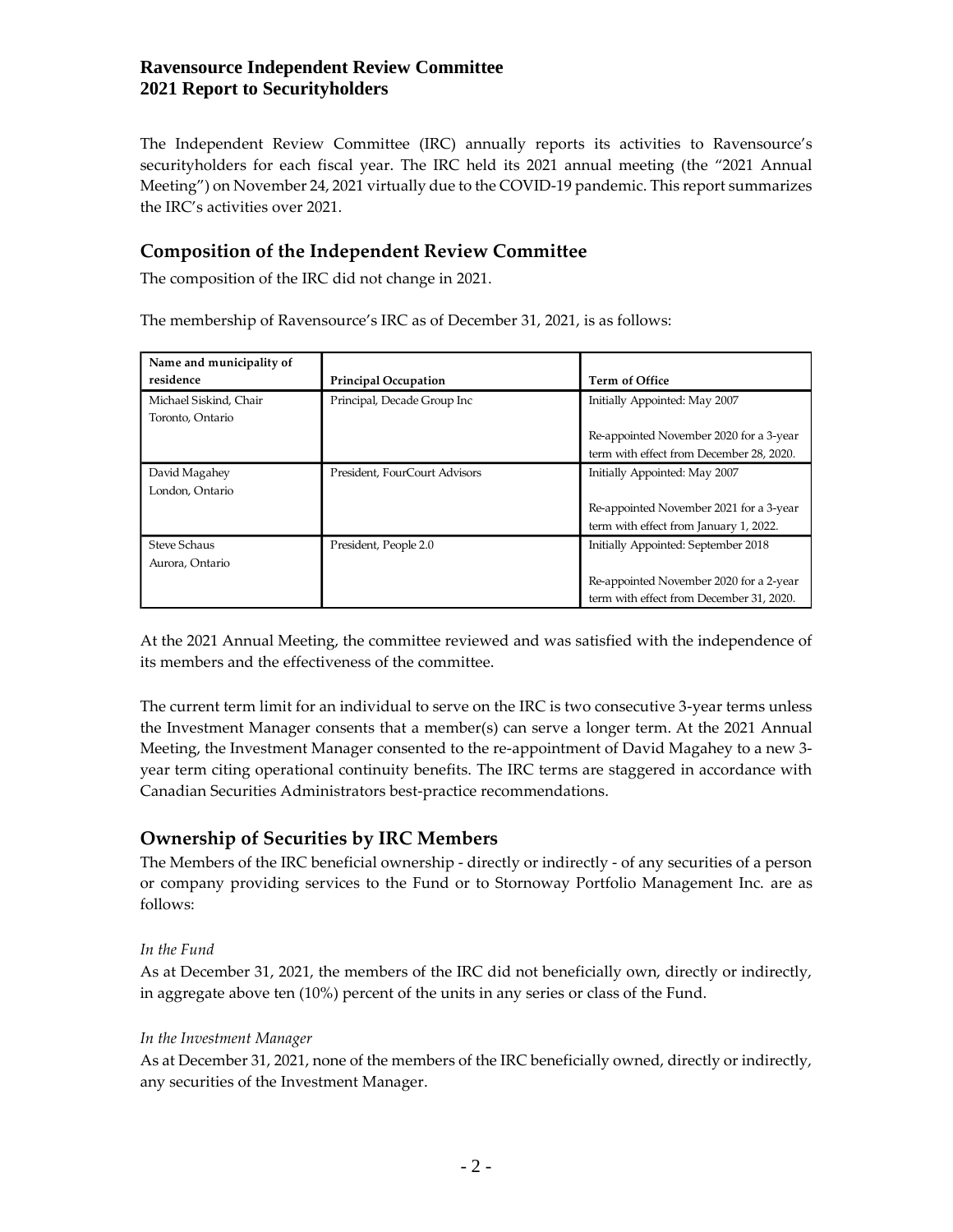#### *In any service provider*

As at December 31, 2021, Mr. David Magahey beneficially owned 180 common shares of Bank of Montreal, and Mr. Michael Siskind beneficially owned 101 common shares of Bank of Montreal. Bank of Montreal provides Prime Brokerage and custodial services to the Fund.

### **Compensation and Indemnities**

For the year ended December 31, 2021, compensation for IRC members was comprised of an annual retainer of \$10,000 plus an additional \$600 per meeting for any additional meetings other than the annual meeting that occur during the year. In addition, the Chair of the IRC received an incremental \$3,000 annually for his additional responsibilities.

The aggregate compensation paid to the IRC by the Fund for 2021 was \$33,000 (2020 - \$30,000).

At least annually, the IRC will review its compensation after considering the recommendation of the Investment Manager and guided by the following factors:

- 1. the best interests of the Fund and its securityholders;
- 2. the nature and complexity of the Fund;
- 3. the nature and extent of the workload of each member of the IRC, including the commitment of time and energy of each member; and
- 4. industry best practices, including industry averages and surveys on compensation paid to the IRCs of Canadian investment funds.

For its 2021 annual compensation review, the Investment Manager conducted an analysis of public fund data and a previously identified peer group of funds which have similar asset size and complexity of mandate. Based on this review, the Investment Manager concluded that the annual compensation for Ravensource's IRC members for the year ended December 31, 2022, should remain \$10,000 per member with an incremental \$3,000 for the Chair. That recommendation was accepted by the IRC at the 2021 Annual Meeting.

Since inception of the IRC in 2007, IRC members have been indemnified by the Fund under the IRC charter as well as under section 13.4.1 of the Declaration of Trust. In 2017, as part of a general review of the IRC, the Investment Manager concluded it would be prudent, appropriate and in the best interests of the Fund and IRC members to enter into formal indemnity agreements and to obtain insurance coverage. The indemnity agreements and insurance proposal were presented to the IRC at its annual meeting held on November 29, 2017, and subsequently executed by all parties in 2018. The Fund recorded \$4,862 of insurance costs in 2021 (2020 - \$6,058).

No indemnities, insurance claims or claim payments were paid or incurred by the Fund in 2021.

### **Conflicts of Interest**

During the 2021 Annual Meeting, the IRC reviewed the potential conflicts of interests associated with:

• the Fund's investments which Ravensource's Investment Manager serves on the underlying company's board of directors. Specifically, Scott Reid, President of Stornoway,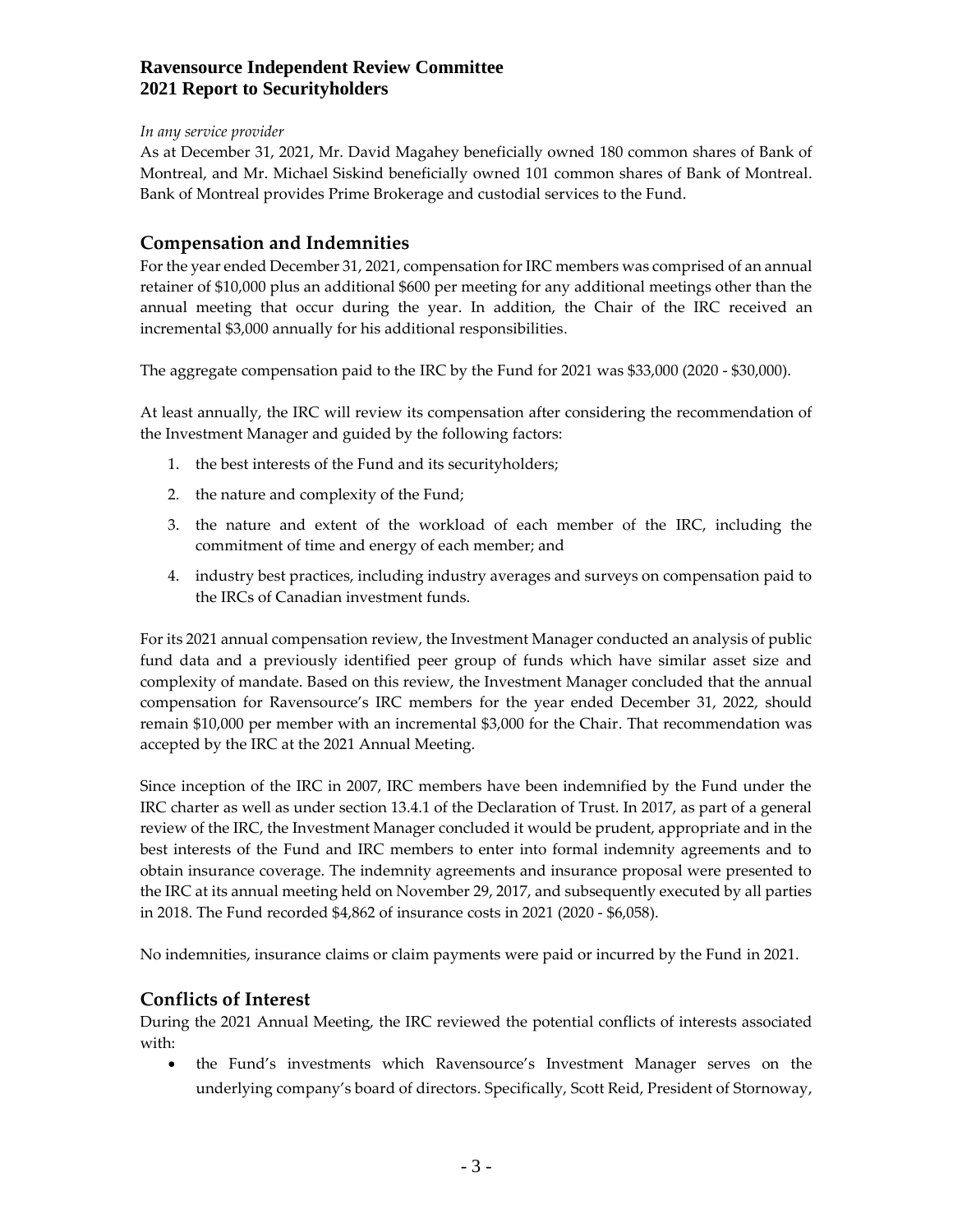serves on the board of directors of Guestlogix Inc. ("Guestlogix") and GXI Acquisition Corp. ("GXI"). Guestlogix is a global provider of onboard retail and payment technology to the airline and passenger travel industry. GXI is an investment holding company that wholly owns Guestlogix. Both Ravensource and another investment fund that Stornoway manages have investments in GXI in the form of common shares. Stornoway described the potential conflicts of interests that can arise from serving on the board of directors of a company which Ravensource has an investment in and reviewed its policies / procedures that direct Stornoway on how to manage the associated conflicts of interests. The IRC was satisfied that these policies and procedures and how Stornoway's manages the potential conflicts of interests achieve an acceptable and fair result for Ravensource securityholders.

• the Investment Manager's proposal that the Fund enter into a Recirculation Agreement with BMO Nesbitt Burns to recirculate units tendered for redemption under Ravensource's Annual Redemption Right. The IRC concluded entering into a Recirculation Agreement did not constitute a conflict of interest and that the successful recirculation of units would benefit unitholders.

In addition, the Investment Manager reviewed with the IRC the Client Focused Reforms ("CFRs") that came into effect on December 31, 2021. The CFRs represent a comprehensive set of regulatory requirements set forth by the Canadian Securities Administrators to address certain conflicts of interest. The CFRs formally recognize that clients' interests must come first in their dealings with firms and individuals that are registered to give investment advice and trade in securities. Stornoway reviewed the various new and affected policies and procedures Stornoway inacted to adhere to the CFRs.

For the period ending December 31, 2021, the IRC is not aware of any instance where the Investment Manager acted in a conflict of interest matter referred to the IRC that was contrary to the IRC's recommendation.

The IRC is required to report to the OSC any instance where the Investment Manager did not meet a condition imposed by the IRC in its recommendation or approval. We report that no such situation existed in 2021.

### **Standing Instructions**

The IRC has issued standing instructions to the Investment Manager that require it to comply with all of its policies and procedures in respect to the conflict of interest matters, and to report to the IRC as to its compliance thereof. The standing instructions require the Investment Manager to comply with the following policies and procedures:

- Conflicts of Interest
- Related Registrants and Connected Issuers
- Complaints Process
- Selection and Oversight of Third Party Service Providers
- Referral Arrangements
- Ethical Walls